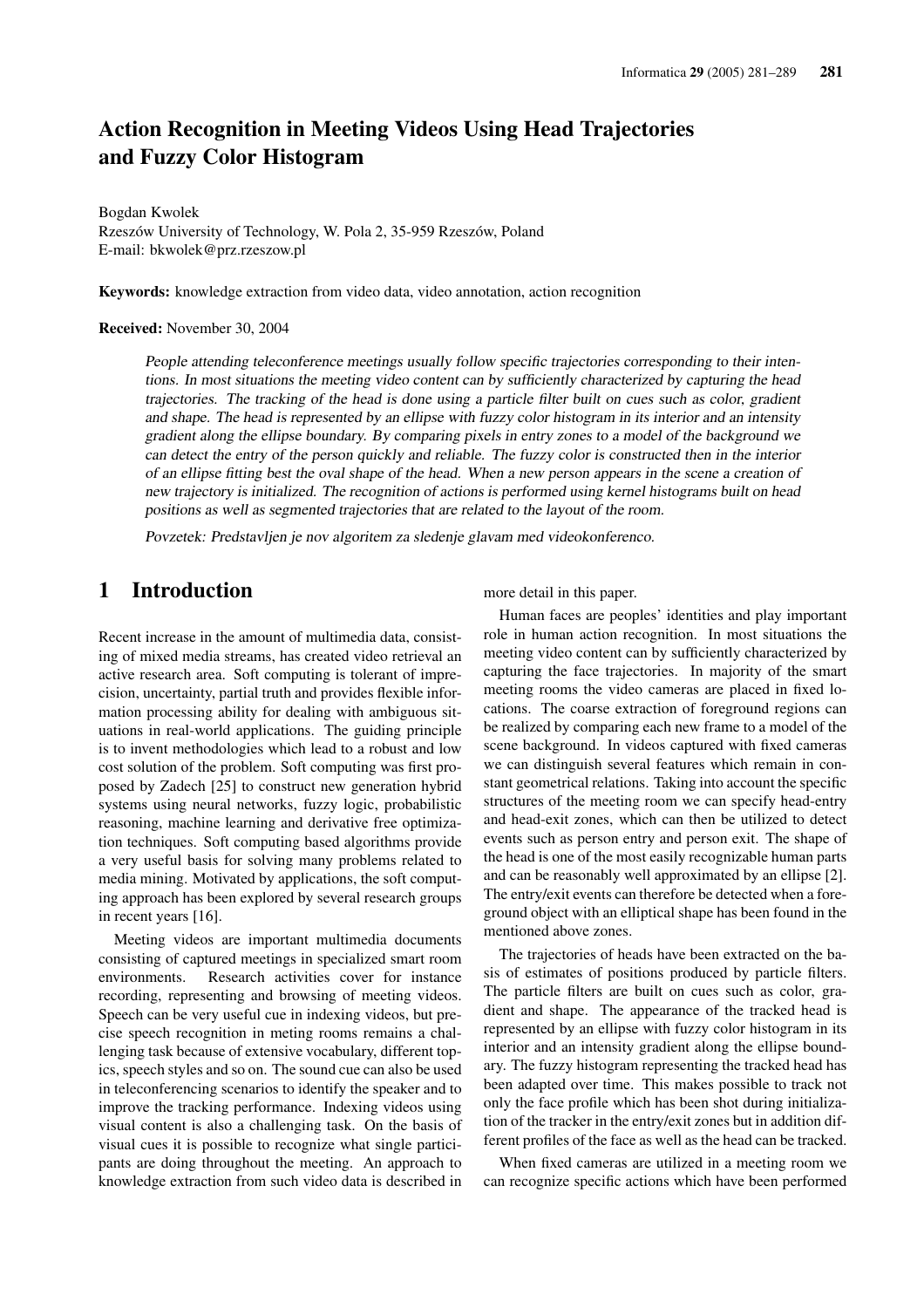at specific locations. Considering the fact that the location of many elements in the meeting room occupies fixed places (tables, seating, boards, microphones, etc.) we can recognize actions of participants using the declarative knowledge provided graphically by the user in advance and information provided by the visual system. The visual system yields trajectories. Each of them contains a sequence of successive head positions of the same person. This allows us to distinguish between the actions of various persons taking part in an activity.

The paper is organized as follows. After discussing related work we will present particle filtering in section 3. Then we describe the face tracking algorithm and present some tracking results. After that we demonstrate how background modeling that is based on non-parametric kernel density estimation can be used to effectively determine the person entry. In section 6 we discuss our approach to recognition of actions in meeting videos. Finally, some conclusions are drawn in the last section.

## 2 Related Work

An overview of human motion analysis can be found in work [1]. Davis and Bobick carry out tracking of human movement using temporal templates [6]. Their method is view specific and is based on a combination of Motion Image Energy and a scalar valued Motion History Image. Yacoob and Black proposed a recognition method of activities consisting of repeated patterns [26]. The Principal Component Analysis is utilized to perform warping of the observed data to the model data. The system which has been developed by Madabhushi and Aggarwal is able to classify twelve different classes of actions [15]. These actions are walking, standing up, sitting, getting up, bending, bending sideways, falling, squatting, rising and hugging in the lateral or frontal views. Each test sequence was a discrete action primitive. A recognition rate about of 80 percent has been achieved. In the area of action and activity recognition the Hidden Markov Models [20] are widely used by several research groups [12][17]. The HMMs require a large amount of training data in the spatio-temporal domain for actions and events to be recognized. The most of the existing approaches require either large training data for recognition of actions at acceptable level, or a specific number of people for training the system. A retraining of the system which requires a large amount of video data might not be feasible in several real-world situations.

## 3 Generic Particle Filtering

Applying face detection procedure to each frame during video content analysis can be inefficient because of significant computational load. The variation of a face within a continuous shot is typically small. Taking into account the continuity between consecutive frames, the tracking algorithms conduct searching only in a reduced area in the neighborhood of the face found according to the model constructed in the earlier frame for the corresponding face, instead the processing the whole image. The models are typically updated frame by frame to reflect object changes over time.

In soft belief systems a weight is attached to each hypothesis. The degree of a belief can be expressed via conditional probability, Dempster-Shafer belief function or frequency of data [16]. Recently, sequential Monte Carlo methods [7], also known as particle filters, have become increasingly popular stochastic approaches for approximating posterior distributions [11] [14] [19] [24]. Particle filter operates by approximating the posterior distribution using a collection of weighted samples  $C = \{X_t^{(a)}, \pi_t^{(a)}\}_{a=1}^K$ , where each sample  $X_t^{(a)}$  represents hypothesized state of the target and the weights are normalized such that  $\overline{ }$  $a^{\pi_t^{(a)}}$ .

The problem of tracking can be formulated as the Bayesian filtering

$$
p(X_t | Z_{1:t}) \propto p(Z_t | X_t) \int p(X_t | X_{t-1})
$$

$$
p(X_{t-1} | Z_{1:t-1}) dX_{t-1} \qquad (1)
$$

where  $X_t$  and  $Z_t$  denote the hidden state of the object of interest and observation vector at discrete time  $t$ , respectively, whereas  $Z_{1:t} = \{Z_1, ..., Z_t\}$  denotes all the observations up to current time step. With this recursion we can calculate the posterior  $p(X_t | Z_{1:t})$ , given a dynamic model  $p(X_t | X_{t-1})$  describing the state propagation and an observation model  $p(Z_t | X_t)$  describing the likelihood that a state  $X_t$  causes the measurement  $Z_t$ together with the following conditional independence assumptions:  $X_t \perp Z_{1:t-1} | X_{t-1}, Z_t \perp Z_{1:t-1} | X_t$ .

The evolution of the sample set takes place by drawing new samples from a suitably chosen proposal distribution which may depend on the old state and the new measurements, i.e.  $X_t^{(a)} \sim q(X_t | X_{t-1}^{(a)}, Z_t)$  and then propagating each sample according to probabilistic motion model of the target. To give a particle representation of the posterior density the samples are set to  $\pi_t^{(a)} \propto \pi_{t-1}^{(a)} p\left(Z_t \mid X_t^{(a)}\right)$ p ³  $X_t^{(a)} \mid X_{t-1}^{(a)}$  $\int_{a}^{b} / q \Big(X_t^{(a)} \mid X_{t-1}^{(a)}, Z_t\Big)$ ´ .

The particles should be re-sampled according to their weights to avoid degeneracy. Particle filters rely on importance sampling and in consequence their performance depends on the nature of the proposal distribution. To implement the particle filter one needs to know the initial condition  $p(X_0 | Z_0)$ , the motion model  $p(X_t | X_{t-1})$  and the observation model  $p(Z_t | X_t)$ . The next section presents the ingredients of the particle filter.

## 4 Face Tracking

In this section we demonstrate our tracking approach to extract face/head trajectories. We describe below the state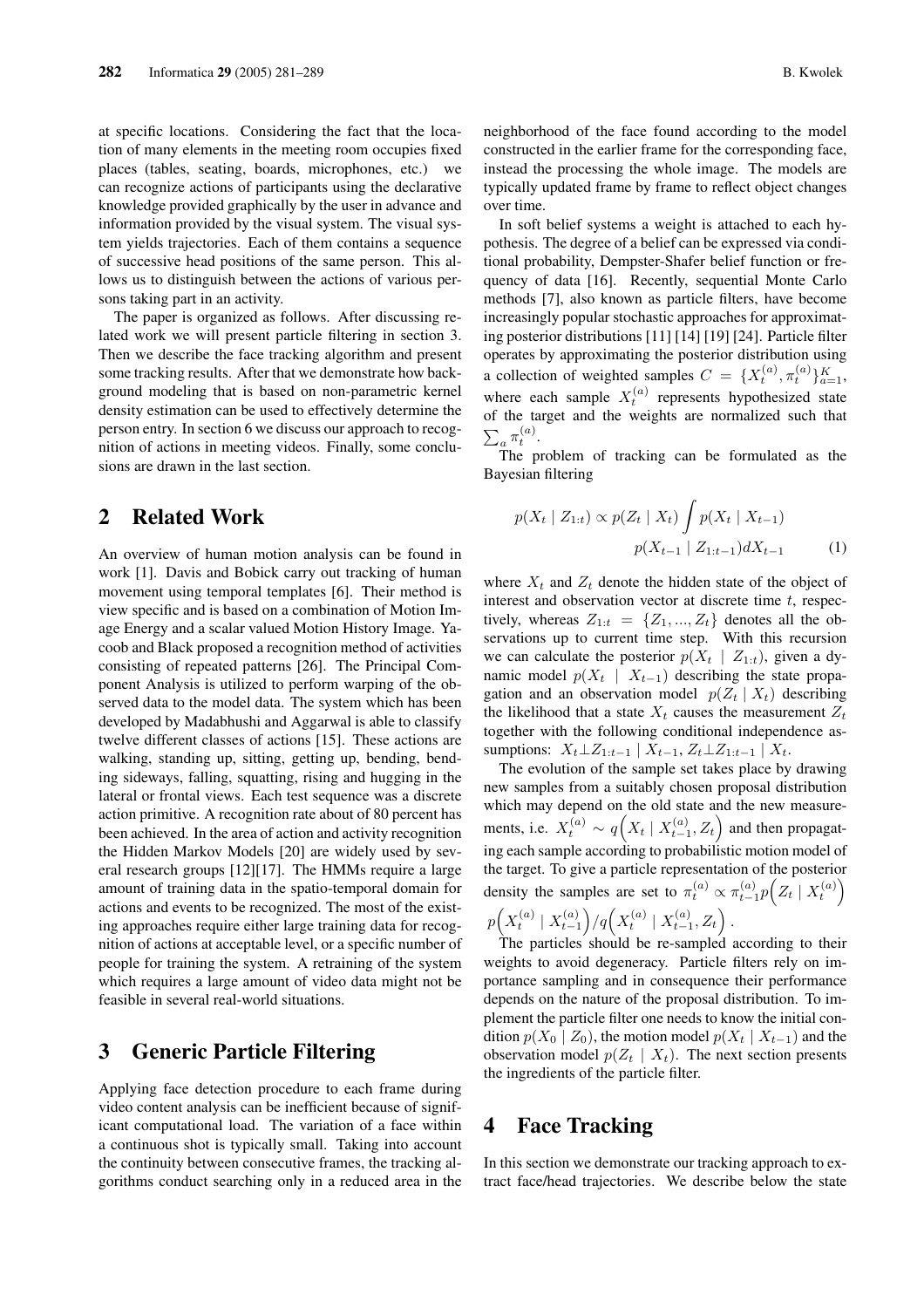space and the dynamical model. Next, we discuss the extraction of fuzzy color histogram using the fuzzy c-means clustering. The observation model is discussed after that. In this part we explain also how multiple cues are integrated in a probabilistic manner and describe model update over time. In the last subsection we demonstrate some tracking results which have been obtained on PETS-ICVS 2003 data sets.

#### 4.1 State Space and the Dynamical Model

The outline of the head is modeled in the 2D image domain as a vertical ellipse that is allowed to translate and scale subject to a dynamical model. Each sample represents a state of an ellipse that is parameterized by  $X =$  ${x, \dot{x}, y, \dot{y}, s_y, \dot{s}_y}$ , where x and y denote centroid of the ellipse,  $\dot{x}$  and  $\dot{y}$  are the velocities of the centroid,  $s_y$  is the length of the minor axis of the ellipse with an assumed fixed aspect ratio and  $\dot{s}_y$  is the velocity of  $s_y$ .

The samples are propagated on the basis of a dynamic model  $X_t = AX_{t-1} + W_t$ , where A denotes a deterministic component describing a constant velocity movement and  $W_t$  is a multivariate Gaussian random variable. The diffusion component represents uncertainty in prediction and thus provides the algorithm with a local search about the state.

#### 4.2 Fuzzy Color Histogram

Digital images are mappings of natural scenes and thus possess a reasonable amount of uncertainty due to sampling and quantization [13]. A conventional color histogram considers no color similarity across the miscellaneous bins [10]. By considering inter-color distance we can construct a fuzzy color histogram [13] and thus to incorporate the uncertainty and the imprecise nature of color components. In such a histogram a pixel of a given color contributes not only to its specific bin but also to the neighboring bins of the histogram.

A color histogram can be used to represent the color distribution [21]. For an image I containing N pixels a histogram representation  $H(I) = \{h_1, h_2, ..., h_n\}$ , where  $h_i = N_i/N$  denotes the probability that a pixel belongs to a *i*-th color bin, can be extracted by counting the number  $N_i$  of pixels belonging to each color bin. The probability  $h_i$  can be computed as follows [10]:

$$
h_i = \sum_{j=1}^{N} P_{i|j} P_j = \frac{1}{N} \sum_{j=1}^{N} P_{i|j}
$$
 (2)

where  $P_j$  is the probability of a pixel from image I being the j-th pixel,  $P_{i|j}$  is the conditional probability and it is equal to 1 if the  $j$ -th pixel is quantized into the  $i$ -th color bin, 0 otherwise. Therefore, the probability  $h_i$  can be computed on the basis of the following equation

$$
h_i = \frac{1}{N} \sum_{j=1}^{N} \delta(g(j) - i)
$$
 (3)

where the function  $g()$  maps the color of pixel j to bin number, and  $\delta$  is the Dirac impulse function.

The value of each bin in a fuzzy histogram should represent a typicality of the color within the image rather than its probability. The fuzzy color histogram of image  $I$  can be expressed as  $F(I) = \{f_1, f_2, ... f_n\}$ , where the probability  $f_i$  expressing color typicality is computed as follows:

$$
f_i = \sum_{j=1}^{N} \mu_{ij} P_j = \frac{1}{N} \sum_{j=1}^{N} \mu_{ij}
$$
 (4)

and  $\mu_{ij}$  is the membership value of the color of *j*-th pixel in the *i*-th color bin. In order to compute the fuzzy color histogram of an image, we need to consider the membership values with respect to all color bins. The probability  $f_i$  can be expressed as follows:

$$
f_i = \frac{1}{N} \sum_{j \in C} h(g(j)) \mu_{ij}
$$
 (5)

where  $C$  is the set of colors of the image  $I$ , and the function  $q()$  maps the color to bin number. This equation is the linear convolution between the conventional color histogram and the filtering kernel. The convolution provides a smoothing of the histogram. This means that each pixel's color influences all the histogram bins. In work [13] such a smoothing based approach, where the influence from neighboring bins is expressed by triangular membership functions, has been used to extract fuzzy histograms of gray images.

To precisely quantify the perceptual color similarity between two colors a perceptually uniform color space should be utilized. In a perceptually uniform color space the perceived color differences recognized as equal by the human eye should correspond to equal Euclidean distances [18]. The CIELab color space [18], one of the perceptually uniform color spaces, has been utilized in this work to construct the fuzzy histogram.

The  $L^*$ ,  $a^*$  and  $b^*$  components are given by:

$$
L^* = 116g\left(\frac{Y}{Y_0}\right) - 16
$$
  
\n
$$
a^* = 500\left[g\left(\frac{X}{X_0}\right) - g\left(\frac{Y}{Y_0}\right)\right]
$$
  
\n
$$
b^* = 200\left[g\left(\frac{Y}{Y_0}\right) - g\left(\frac{Z}{Z_0}\right)\right]
$$
\n(6)

where

$$
g(x) = \begin{cases} x^{\frac{1}{3}} & x > 0.008856\\ 7.887x + \frac{16}{116} & \text{otherwise} \end{cases}
$$
  

$$
\begin{bmatrix} X\\ Y\\ Z \end{bmatrix} = \begin{bmatrix} 0.4125 & 0.3576 & 0.1804\\ 0.2127 & 0.7152 & 0.0722\\ 0.0193 & 0.1192 & 0.9502 \end{bmatrix} \begin{bmatrix} R\\ G\\ B \end{bmatrix}
$$

and  $X_0$ ,  $Y_0$ ,  $Z_0$  represents reference white point that is determined for  $[R G B]^T = [1 1 1]^T$ .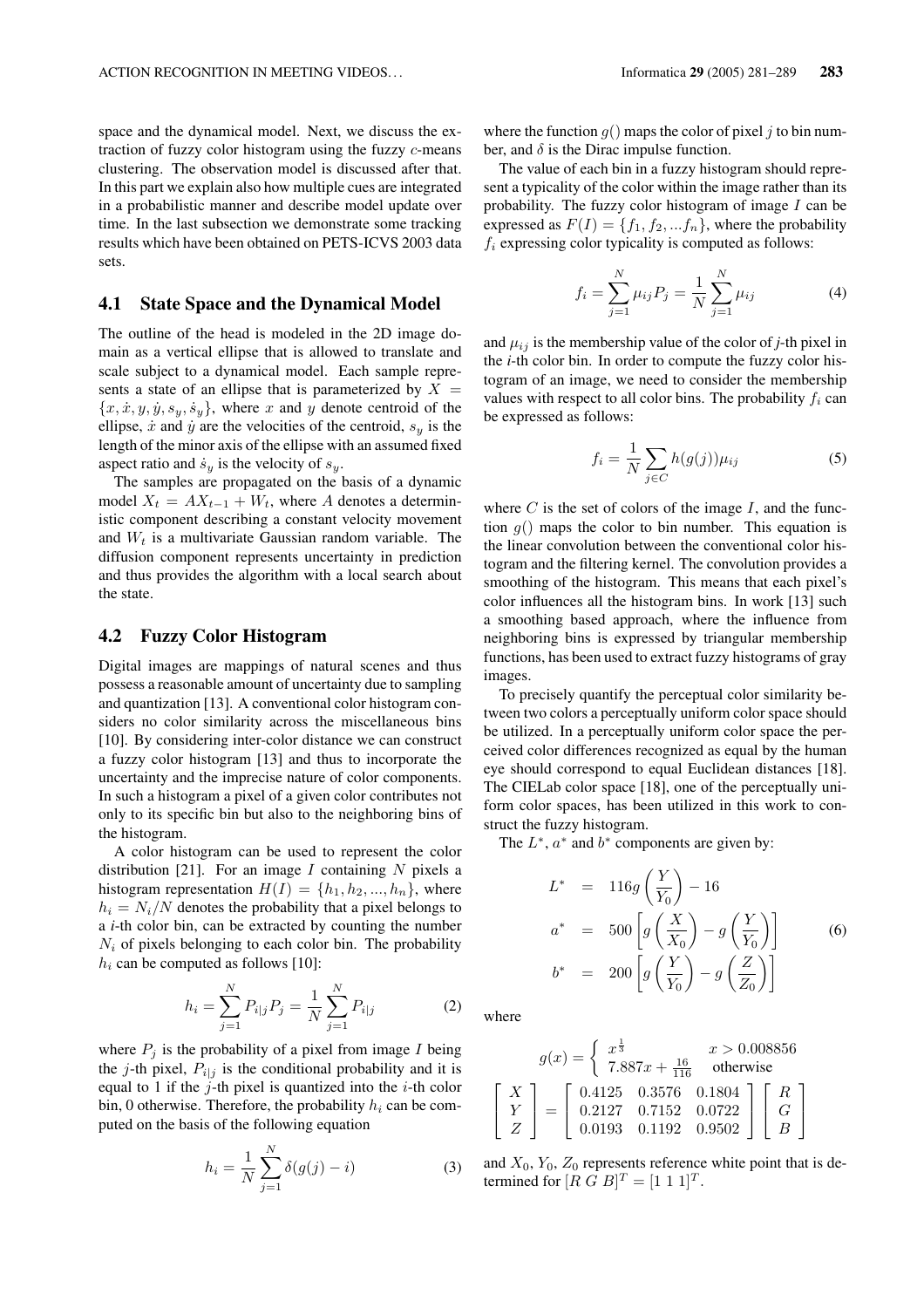In work [10] an efficient method to compute the membership values without a direct use of the color space transformation  $RGB \rightarrow$  CIElab has been proposed. The membership values are computed using fuzzy c-means (FCM) algorithm [4]. The main idea of this approach is to compute in an off-line phase the membership matrix and then use it on-line to compute the membership values on the basis of colors in RGB space.

At the beginning a fine and uniform quantization consisting in mapping all colors from RGB space to  $n'$  histogram bins is performed [10]. Then, the transformation of  $n'$  bins into CIELab color space is conducted. Finally, the  $n'$  colors from CIELab space are classified to  $n \ll n'$  clusters using FCM clustering technique. As a result a membership matrix  $U = [u_{ik}]_{n \times n'}$  is computed. It can be then utilized on-line to compute  $n$ -bin fuzzy color histogram using the  $n'$ -bin typical histogram of the image  $I$ . The equation expressing this conversion has the following form

$$
F_{n\times 1} = U_{n\times n'} H_{n'\times 1}.
$$
 (7)

In the classical  $k$ -means algorithm, each data point is assumed to be in exactly one cluster. In FCM algorithm each sample has a membership in a cluster and the memberships are equivalent to probabilities. The FCM algorithm seeks a minimum of a heuristic global cost function, which is the weighted sum of squared errors within each cluster, and is defined as follows:

$$
J_{fuz}(U,v) = \sum_{k=1}^{n} \sum_{i=1}^{c} (u_{ik})^{m} ||x_k - v_i||^2
$$
 (8)

where U is a fuzzy c partition of the data set  $X =$  ${x_1, x_2, ..., x_n}$ , the vector v is defined as v  $\{v_1, \ldots, v_2, \ldots, v_c\}$ , and  $v_i$  is the cluster center of class i, m is a free parameter selected to adjust the extent of membership shared by c clusters. For  $m > 0$  the criterion allows each data point to belong to multiple clusters. The term  $u_{ik}$  is the membership value reflecting that the individual  $k$ -th data point is in the  $i$ -th fuzzy set. The probabilities  $\kappa$ -th data point is in the *t*-th fuzzy set. The probabilities<br>of cluster membership are normalized as  $\sum_{i=1}^{n} u_{ik} = 1$ , of cluster membership are normalized as  $\sum_{i=1}^n u_{ik} = 1$ ,<br>where  $1 \le k \le n$ ,  $u_{ik} \in [0, 1]$ , and  $0 < \sum_{k=1}^n u_{ik} < n$ for  $1 \leq i \leq c$ . The  $J_{fuz}$  criterion is minimized when the cluster centers  $v_i$  are in proximity of those points that have high estimated probability of being in cluster  $i$ .

The cluster means and probabilities have been estimated iteratively using the following equations [4]:

$$
v_i = \frac{\sum_{k=1}^{n} (u_{ik})^m x_k}{\sum_{k=1}^{n} (u_{ik})^m}
$$
  

$$
u_{ik} = \frac{1}{\sum_{j=1}^{n} \left( \frac{\|x_k - v_i\|^2}{\|x_k - v_j\|^2} \right)^{\frac{1}{m-1}}}
$$
 $(9)$ 

where  $1 \leq i \leq c$ , and  $1 \leq k \leq n$ . No guarantee ensures that FCM converges to an optimum solution. The following convergence test has been utilized in each iteration  $l$ 

$$
\left\| U^{l-1} - U^l \right\| = \max_{i,k} \left\{ \left| u_{ik}^{(l-1)} - u_{ik}^{(l)} \right| \right\} < \epsilon. \tag{10}
$$

The performance of FCM depends on initial clusters. In our implementation we utilized  $n' = 512$  bins in the typical histogram and  $n=32$  bins in the fuzzy histogram.

#### 4.3 The Observation Model

To compare the fuzzy histogram Q representing the tracked face to each individual fuzzy histogram  $F$ , which has been computed in the interior of the ellipse determined in advance on the basis of the state hold in the considered parvance on the basis of the state hold in the considered particle, we utilized the metric  $\sqrt{1 - \rho(F, Q)}$  [3]. This metric is derived from Bhattacharyya coefficient  $\rho(F, Q)$  =  $\sum_{u=1}^{n}$  $\mathop{\rm ref}\nolimits$  $F^{(u)}Q^{(u)}$ . Using this coefficient we utilized the following color observation model  $p(Z^C | X) =$ ( √  $(\overline{2\pi}\sigma)^{-1}e^{-\frac{1-\rho}{2\sigma^2}}$ . Applying such Gaussian weighting we favor head candidates whose color distributions are similar to the distribution of the tracked head.

The second ingredient of the observation model reflecting the edge strength along the elliptical head boundary has been weighted in a similar fashion  $p(Z^G \mid X) =$ ( √  $(\overline{2\pi}\sigma)^{-1}e^{-\frac{1-\phi_g}{2\sigma^2}}$ , where  $\phi_g$  denotes the normalized gradient along the ellipse's boundary. To compute the gradients and the histograms fast we prepared and stored for the future use two lists. For each possible length of the minor axis the lists contain coordinates of the outline in relation to the center as well as corresponding coordinates of all interior pixels.

The aim of probabilistic multi-cue integration is to enhance visual cues that are more reliable in the current context and to suppress less reliable cues. The correlation between location, edge and color of an object even if exist is rather weak. Assuming that the measurements are conditionally independent given the state we obtain the equation  $p(Z_t | X_t) = p(Z_t^G | X_t) \cdot p(Z_t^C | X_t)$ , which allows us to accomplish the probabilistic integration of cues. To achieve this we calculate at each time  $t$  the L2 norm based distances  $D_t^{(j)}$ , between the individual cue's centroids and the centroid obtained by integrating the likelihood from utilized cues [22]. The reliability factors of the cues  $\alpha_t^{(j)}$  are then calculated on the basis of the following leaking integrator  $\xi \dot{\alpha}_t^{(j)} = \eta_t^{(j)} - \alpha_t^{(j)}$ , where  $\xi$ denotes a factor that determines the adaptation rate and  $\eta_t^{(j)} = 0.5 * (\tanh(-eD_t^{(j)}) + w)$ . In the experiments we set  $e = 0.3$  and  $w = 3$ . Using the reliability factors the observation likelihood has been determined as follows:

$$
p(Z_t | X_t) = [p(Z_t^G | X_t)]^{\alpha_t^{(1)}} \cdot [p(Z_t^G | X_t)]^{\alpha_t^{(2)}} \qquad (11)
$$

where  $0 \leq \alpha_t^{(j)} \leq 1$ .

To deal with profiles of the face the histogram representing the tracked head has been updated over time. This makes possible to track not only a face profile which has been shot during initialization of the tracker but in addition different profiles of the face as well as the head can be tracked. Using only pixels from the ellipse's interior, a new fuzzy color histogram is computed and combined with the previous model in the following manner  $Q_t^{(u)}$  =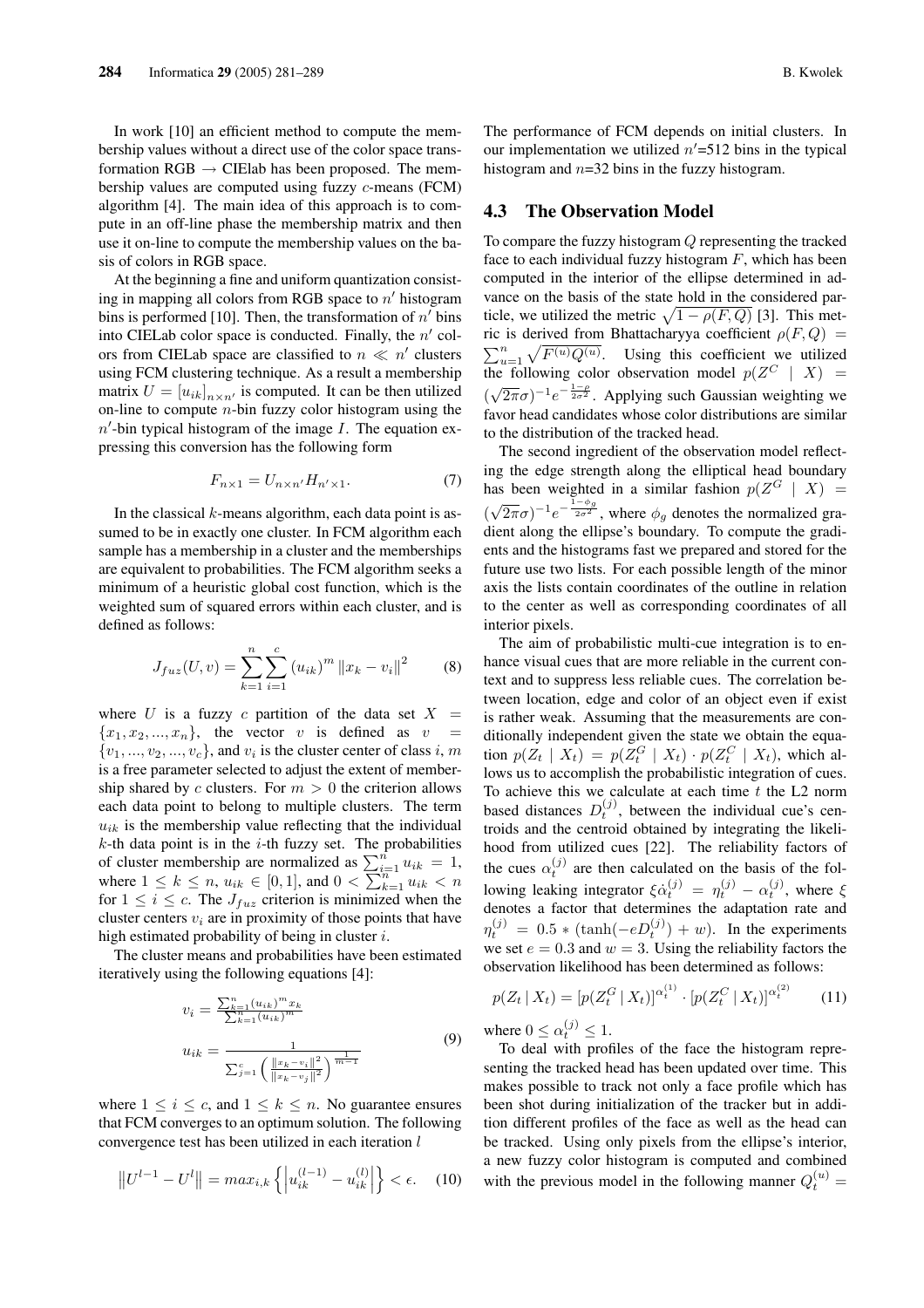$(1 - \gamma)Q_{t-1}^{(u)} + \gamma F_t^{(u)}$ , where  $\gamma$  is an accommodation rate,  $F_t$  denotes the histogram of the interior of the ellipse representing the estimated state,  $Q_{t-1}$  is the model histogram representing the head in the previous frame, whereas  $u =$  $1, ..., n$ .

### 4.4 Tracking Results

The experiments described in this subsection have been realized on the basis of PETS-ICVS data sets. The images of size 720x576 have been converted to size of 320x240 by subsampling (consisting in selecting odd pixels in only odd lines) and bicubic based image scaling. The PETS data set contains several videos. For cameras 1 and 2 in scenario C there are a maximum of 3 people sitting in front of each camera. Figure 1 depicts some tracking results. The experiments have been conducted using a relatively large range of the axis lengths, namely from 6 to 30. A typical length of the ellipse's axis which is needed to approximate the heads in the PETS-ICVS data sets varies between 10 and 14. The frame-rate of the tracking module is about 12-15 Hz on a 2.4 GHz PC.



Figure 1: Tracking the face. Frame #10686 (a). Frame #14840 (b).

The related tracker [19] also uses color distributions and particle filtering for multiple object tracking. It employs typical color histogram while we use fuzzy histogram. By employing fuzzy histogram our tracker can track objects more reliably in cases of illumination changes and temporal occlusions. The methods differ in the model update, shape representation and initialization of the tracker. The initialization of the tracker is discussed in the next section.

# 5 Background Subtraction Using a Non-parametric Model of the Scene

In most of the smart meeting rooms the video cameras are placed in fixed locations. The camera locations should be chosen carefully to capture the meetings with little occlusions as possible. The lighting conditions should provide the repetitive appearance of objects during realization of particular actions. In meeting scenarios the detection of foreground regions can be realized by comparing each new frame to a model of the scene background. Since person

actions are always coupled with motion, our approach utilizes the model of scene background to detect the person entry/exit events. A background subtraction technique is used to initialize the tracker as well as to provide the tracker with additional information about possible locations of objects of interests. The initialization of the tracker has been performed by searching for an elliptical object in determined in advance head-entry and head-exit zones. A background subtraction procedure which was executed in mentioned above boxes has proven to be sufficient in detection of person entry.

In work [9] the background of an image is extracted on the basis of collection of pixels considered as being the background in a sequence of images. The robust background extraction is based on estimation of density function of the density distribution given a history of pixel values. The model of the background holds a sample of intensity values for each pixel in the image and uses this sample to estimate the probability density function of the pixel value. If  $S = \{x_1, x_2, ..., x_L\}$  is a recent sample of intensity values for a gray pixel, the probability density function that this pixel will have intensity value  $x_t$  at time t can be non-parametrically estimated using the kernel  $K_h$ as  $Pr(x_t) = \frac{1}{L}$  $\sum_{i=1}^{L} K_h (x_t - x_i)$ . For Gaussian kernel  $K_h = N(0, \Sigma)$  and a given sample  $S = \{x_i\}_{i=1}^L$  from a distribution with density  $p(x)$ , where  $\Sigma = \sigma^2$  represents the kernel bandwidth, an estimate of this density at  $x$  can be calculated as follows [9]:

$$
Pr(x) = \frac{1}{L} \sum_{i=1}^{L} \frac{1}{\sqrt{2\pi\sigma^2}} \exp{-\frac{1}{2} \frac{(x - x_i)^2}{\sigma^2}}
$$
(12)

The pixel is considered as a foreground if  $Pr(x)$  < threshold. The kernel bandwidth expresses the local variation in the pixel intensity due to image blur and not the intensity jumps. The local variance varies over the image and changes over time. The standard deviation was estimated using the following equation [9]:

$$
\sigma = \frac{1}{0.68\sqrt{2}(L-1)} \sum_{i=1}^{L-1} |x_i - x_{i+1}|.
$$
 (13)

Figure 2 demonstrates exemplary result of background subtraction, which has been obtained for  $L = 10$ . The threshold has been set to 0.1. The probabilities have been calculated using precalculated lookup tables for the kernel function.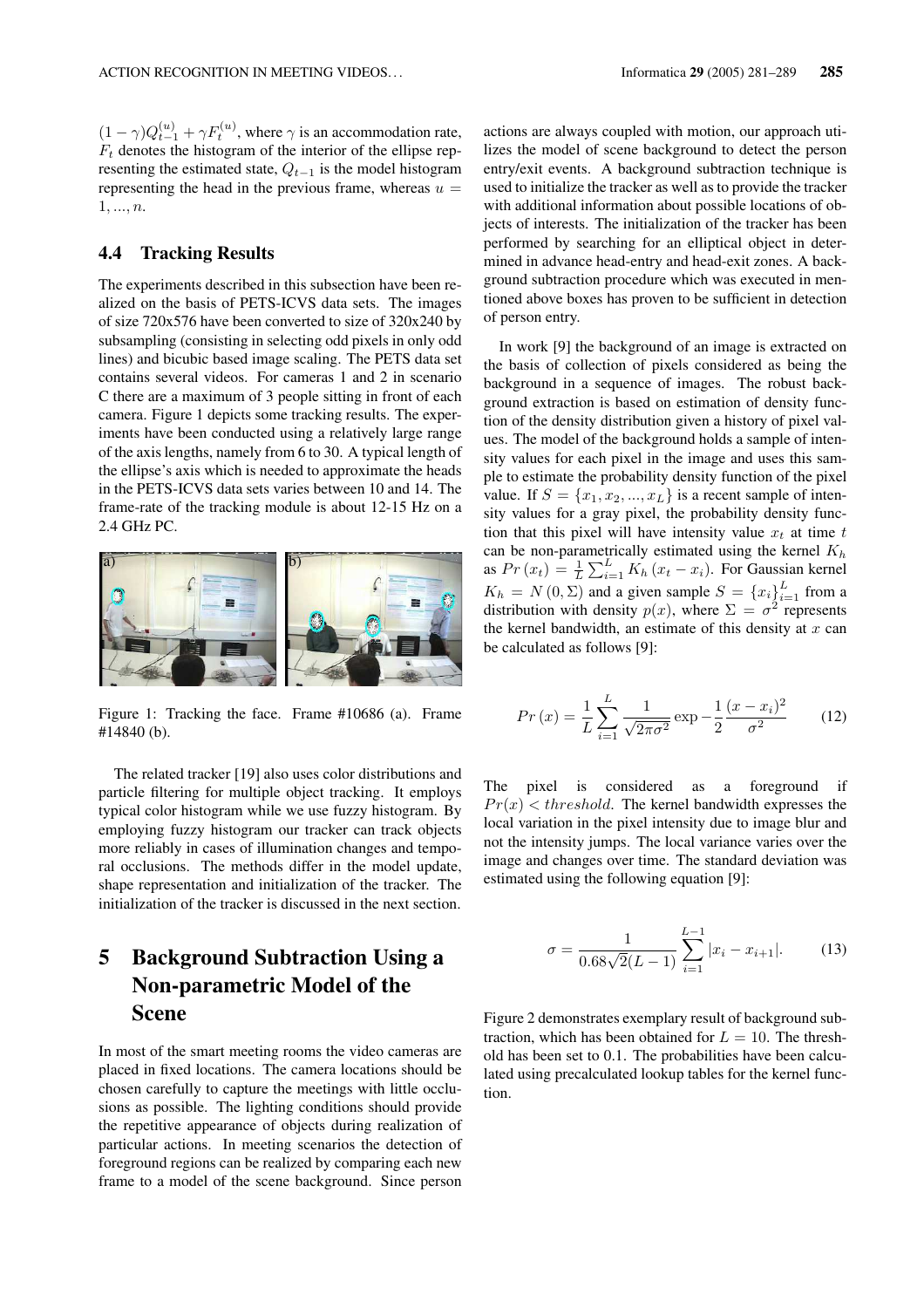

Figure 2: Frame #10683 of Scenario C viewed from Camera 1 (a). Background subtraction (b).

## 6 Action Recognition

In the first subsection of this section we demonstrate the framework for action recognition relying on spatial relations of objects as well as domain knowledge. In the next subsection we discuss the segmentation algorithm of video streams. The section explains also how actions are recognized using prior isolated sequences of action features.

#### 6.1 Action Recognition Using Spatial Relations

In a meeting room there are typical locations, where the participants perform particularly interesting activities, such as conference tables, whiteboards, projection screens, and where the actions should be recognized more perfectly. In meeting videos which are captured with fixed cameras it is possible to distinguish specific structures depending on world constraints. The locations of many elements in the meeting room remain fixed. Therefore the visual structure of the images varies very little over multiple meetings. Such scene structures remaining within mutual context can be used in an automatic recognition of simple individual or group actions and events. The recognition can be realized using absolute and relative positions between objects and heads.

The module works on the basis of head locations coming from the tracking module and the knowledge provided in advance by the user. The recognition rules are generated on the basis of rectangular zones specified with a graphical user interface. The zones are used to define the specific actions at particular places. The drawing tool allows the user to easily create the spatio-temporal action templates. The location of a template can be absolute or relative. Each zone can be in state *on* or *off*. A zone is in state *on* when a head is currently inside the specified area. It is possible to join the rectangular zones using arrows. For the absolute zones the axes are used to specify possible paths or trajectories of the head. In case of the relative boxes the axes can be used to specify spatial relations. To define trajectories the user can specify a time-line separately for axes and boxes. 3-4 zones usually specify a typical trajectory. Thanks to keeping the consecutive positions of particular heads the recognition module can take into account the temporal locations of objects of interest (movement and duration of presence). The trajectories allow us to distinguish between the actions of various persons taking part in an activity. This approach has proved particularly useful in recognizing actions in PETS-ICVS data sets because the available training material is too limited. A disadvantage of the drawing tool in its present version is that it can only be used with static images.

### 6.2 Segmentation of Video Streams Using the Bayesian Information Criterion

The Bayesian Information Criterion (BIC) as the model selection criterion has been used in [5]. The problem of model selection consists in selecting one among a set of candidate models in order to represent a given data set. In the mentioned above work the segmentation/clustering problem has been formulated as the model selection between two nested competing models on the basis of comparison of BIC values. Several desirable properties of the method, such as threshold independence, optimality and robustness have been demonstrated as well. In recent years BIC has been mainly used in speech systems in segmentation and segments clustering. In this work the temporal segmentation of streams consisting of feature sequences has been realized on the basis of an efficient variant of BIC introduced by Tritschler and Gopinath [23]. In order to improve the precision, especially on small segments, a new windows choosing scheme has been proposed.

Denote  $X = \{x_i\}_{i=1}^M$  where  $x_i \in \mathbb{R}^d$  as the sequence of frame-based feature vectors extracted from a video stream in which there is at most one segment boundary. Our intention is to determine all possible frames where there is a boundary segment. If we suppose that each feature block can be modeled as one multivariate Gaussian process, the segmentation can be treated as a model selection problem between the following two nested models [5][23]: model  $Q_1$  where  $X = \{x_i\}_{i=1}^M$  is identically distributed to a single Gaussian  $N(\mu, \Sigma)$ , and model  $Q_2$  where  $X = \{x_i\}_{i=1}^M$  $i=1$ is drawn from two Gaussians while  $\{x_i\}_{i=1}^b$  is drawn from one Gaussian  $N(\mu_1, \Sigma_1)$ , and  $\{x_i\}_{i=b+1}^M$  is drawn from another Gaussian  $N(\mu_2, \Sigma_2)$ . Since  $x_i \in R^d$ , the model Q1 has  $k_1 = d + 0.5d(d+1)$  parameters, while the second model  $Q_2$  has twice as many parameters. The b-th frame is a good candidate for the segment boundary if the BIC difference

$$
\Delta BIC_b = \frac{1}{2} M \log |\Sigma| - b \log |\Sigma_1|
$$
  
 
$$
-(M - b) \log |\Sigma_2|
$$
 (14)  
 
$$
-\frac{1}{2}\lambda (d + \frac{1}{2}d(d+1)) \log M
$$

is negative, where  $|| \cdot ||$  denotes the matrix determinant,  $\Sigma$  is the covariance matrix of the whole stream consisting of M samples,  $\Sigma_1$  is the covariance of the first subdivision,  $\Sigma_2$  is the covariance of the second subdivision, and  $\lambda$  is penalty weight. The BIC difference can be seen as an approximation of the logarithm of the Bayes factor. The final segmentation decision can be obtained via MLE and applying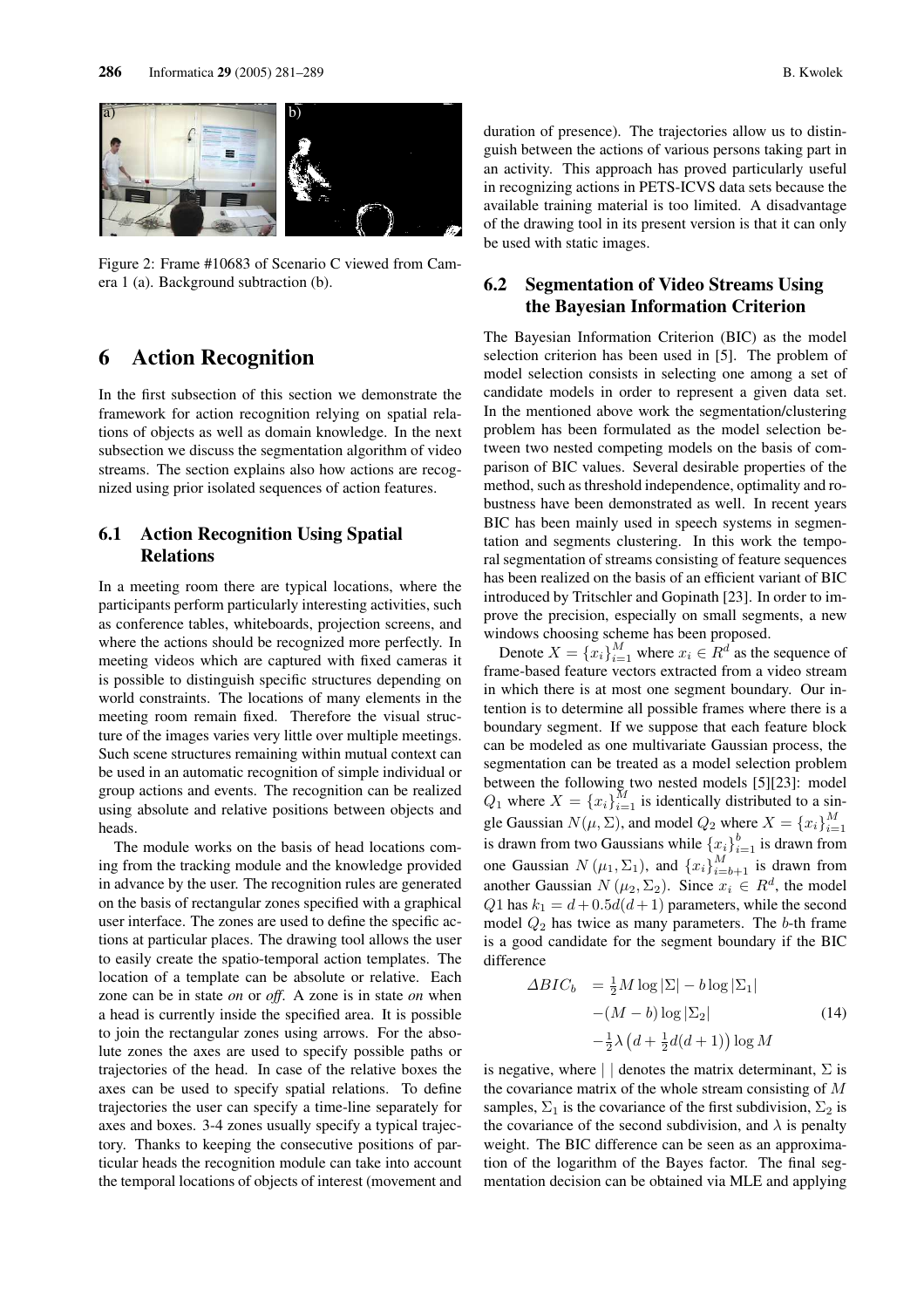this test for all possible values of  $b$  and choosing the most negative  $\triangle BIC_b$ ,  $\hat{b} = \arg \max_b \triangle BIC_b$ . If no segment boundary has been found on the current window, the size of the window is increased [23].

The experiments have shown that good segmentation results can be obtained using the energy cue. The initial window length with 15 features gives optimal segmentation results. Figure 3 illustrates exemplifying segmentation results which were obtained for Person 2 in PETS-ICVS data sets (scenario C, camera 1, person sitting in the middle, see Fig. 1b).



Figure 3: Segmentation of temporal trajectories.

## 7 Experiments

The trajectory of Person 2 that has been obtained using the images acquired by Cam1 and the face/head tracker is depicted in Fig. 4. The performance of the recognition module has been evaluated on a part of the PETS-ICVS data set (scenario A and C, camera 1 and 2).

On the basis of coherency in time and space between indexes generated by the spatio-temporal recognizer and the BIC based segmentation of trajectory we extracted the segments consisting of head positions. The histograms reflecting executed actions have been constructed using a Gaussian kernel [8][14]. During extraction of a histogram the kernel has been utilized to weight the head coordinates according to their distance to the center of the kernel. The



Figure 4: Trajectory of Person 2 in PETS-ICVS data sets, Scenario C, Cam1.

larger the distance of the head from the kernel center, the smaller the weight. The kernel center has been located at the last position in an extracted segment. Figure 5 illustrates exemplar histograms which have been obtained from two different scenarios A and C. The first histogram from this figure has been obtained on the basis of the kernel that has been situated in the head center in the frame #10680. The second histogram has been constructed using the kernel situated in the head center in the frame #10822. Figure 6 demonstrates selected frames from the sequences which were used to construct the histograms. We can observe that despite two different realizations of an action the histograms look quite similar.

The system has also been verified on our own video data with PETS-like scenario. A high recognition ratio depending mainly on number of actions to be recognized, complication degree of actions and the way of realization of particular actions has been obtained in several dozen minutes videos. Two people performed actions such as: entering the scene and taking seat, leaving the seat, keeping seat, standing up, sitting down, walking from left to right, drawing on the board. The system achieves average recognition rate up to 90% and the frame-rate is 11-13 Hz.

# 8 Conclusion

We have presented an action recognition system. By employing shape, color, as well as elliptical shape features the utilized particle filter can track a head in a sequence of images and generate the trajectories of the head. The algorithm is robust to uncertainty in color representation mainly due to the fuzzy histogram based representation of the tracked head. To demonstrate the effectiveness of our approach, we have conducted several experiments using PETS-ICVS data set. One of the future research directions of the presented approach is to extend the drawing tool about a possibility of specification kernel-based zones as well as a possibility of a simulation and visualization of predefined actions.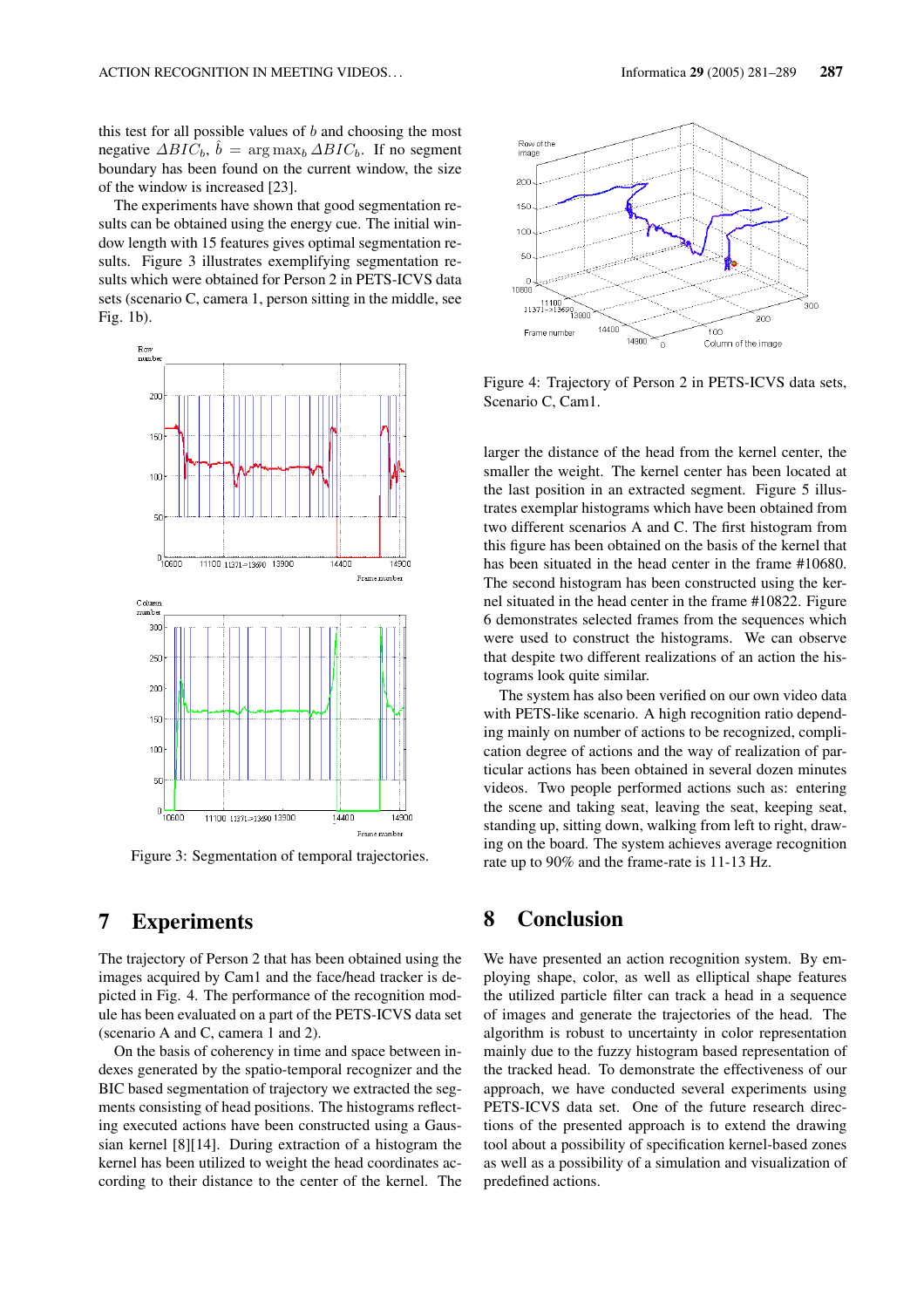

Figure 5: The kernel histograms of head positions. Scenario A, Cam 1 (a). Scenario C, Cam 1 (b).



Figure 6: Selected frames from Scenario A and C. Frames #10552, #10584, #10616, #10648 and #10680 (top). Frames #10694, #10726, #10758, #10790 and #10822 (bottom).

## References

- [1] J. K. Aggarwal, and Q. Cai, Human motion analysis: A review, Computer Vision and Image Understanding, vol. 73, 1999, pp. 428-440.
- [2] S. Birchfield, Elliptical head tracking using intensity gradients and color histograms, IEEE Conf. on Computer Vision and Pattern Recognition, Santa Barbara, 1998, pp. 232-237.
- [3] I. Bloch, On fuzzy distances and their use in image processing under imprecision, Pattern Recognition, 32, 1999, pp. 1873-1895.
- [4] R. L. Cannon, J. V. Dave, and J. C. Bezdek, Efficient implementation of the fuzzy c-means clustering algorithms, IEEE Trans. on Pattern Analysis and Machine Intelligence, vol. 8, no. 1, 1986, pp. 248-256.
- [5] S. Chen, and P. Gopalakrishnan, Speaker, environment and channel change detection and clustering via the Bayesian Information Criterion, Proc. Broadcast News Trans. and Understanding Workshop, 1998, pp. 127-132.
- [6] J. W. Davis, and A. F. Bobick, The representation and recognition of human movement using temporal templates, Computer Vision and Pattern Recognition, 1997, pp. 928- 935.
- [7] A. Doucet, S. Godsill, and Ch. Andrieu, On sequential Monte Carlo sampling methods for bayesian filtering, Statistics and Computing, vol. 10, 2000, pp. 197-208.
- [8] D. Comaniciu, V. Ramesh, and P. Meer. Real-time tracking of non-rigid objects using Mean Shift, In Proc. Int. Conf. on Computer Vision and Pattern Recognition, 2000, pp. 142- 149.
- [9] A. Elgammal, D. Harwood, and L. Davis, Non-parametric model for background subtraction, European Conf. on Computer Vision, vol. 2, 2000, pp. 751-767.
- [10] J. Han and K. K. Ma, Fuzzy color histogram and its use in color image retrieval, IEEE Trans. on Image Processing, vol. 11, no. 8, 2002, pp. 944-952.
- [11] M. Isard, and A. Blake, CONDENSATION conditional density propagation for visual tracking, Int. Journal of Computer Vision, vol. 29, 1998, pp. 5-28.
- [12] Y. A. Ivanov, A. F. Bobick, Recognition of visual activities and interactions by stochastic parsing, IEEE Trans. on Pattern Analysis and Machine Intelligence, vol. 22, 2000, pp. 852-872.
- [13] C. V. Jawahar, and A. K. Ray, Fuzzy statistics of digital images, IEEE Signal Processing Letters, vol. 3, no. 8., 1996, pp. 225-227.
- [14] B. Kwolek, Stereovision-based head tracking using color and ellipse fitting in a particle filter, 8th European Conf. on Comp. Vision, LNCS, 3024, 2004, pp. 192-204.
- [15] A. Madabhushi, and J. K. Aggarwal, Using head movement to recognize human activity, In Proc. of 15th Int. Conf. on Pattern Recognition, 2000, pp. 698-701.
- [16] S. Mitra, S. K. Pal, and P. Mitra, Data mining in soft computing framework: a survey, IEEE Trans. on Neural Networks, vol. 13, no. 1, 2002, pp. 3-14.
- [17] N. M. Oliver, B. Rosario, and A. P. Pentland, A Bayesian Computer Vision System for modeling human interactions, IEEE Trans. on Pattern Analysis and Machine Intelligence, vol. 22, 2000, pp. 831-843.
- [18] K. N. Plataniotis, and A. N. Venetsanopoulos, Color image processing and applications, Springer, 2000.
- [19] P. Perez, C. Hue, J. Vermaak, and M. Gangnet, Color-based probabilistic tracking, European Conf. on Computer Vision, 2002, pp. 661-675.
- [20] L. R. Rabiner, A tutorial on Hidden Markov Models and selected applications in speech recognition, Proc. of IEEE, vol. 77, no. 2, 1989, pp. 257-285.
- [21] M. J. Swain, and D. H. Ballard, Color Indexing, Journal of Computer Vision, vol. 7, no. 1, 1991, pp. 11-32.